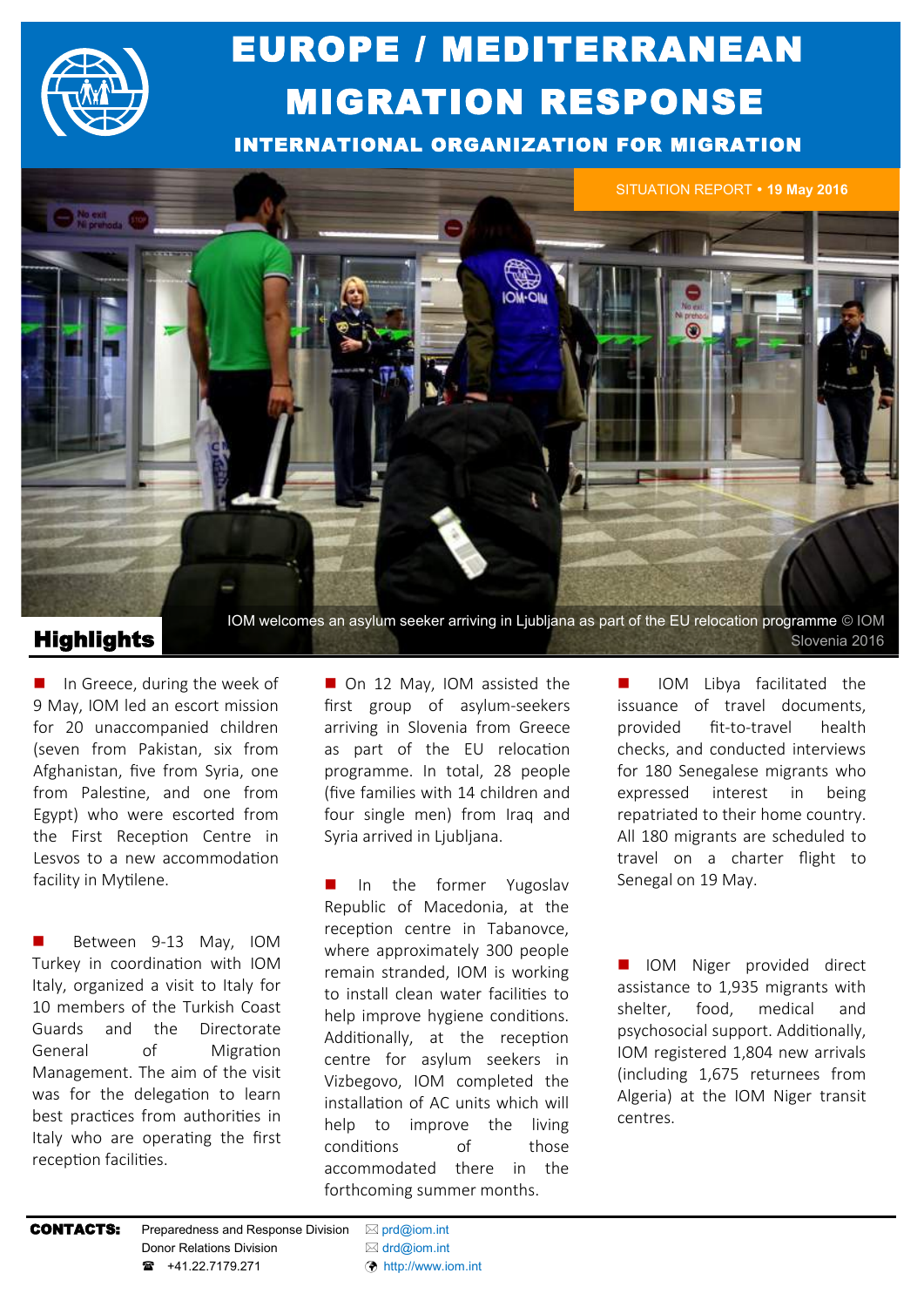# SITUATION OVERVIEW

As of 18 May 2016, 196,325 migrants and refugees have arrived to Europe by land and sea routes since the start of 2016, the majority of whom have entered through Greece (155,975) and Italy (33,907).

Based on data collected by IOM at the Greek islands, it is estimated that among the migrants and refugees arriving by sea to Greece, approximately 44 per cent are male, 22 per cent are female, and 34 per cent are children, and their main country of departure is Turkey.

On 13 May, a total of 1,267 migrants were rescued by the Italian coast guards and brought to land in Augusta, Catania, Palermo and Crotone. All migrants departed from Egypt. The majority of migrants arriving in Italy through the Central Mediterranean route come from Nigeria, Gambia, Somalia, the Ivory Coast, and Eritrea.

In the former Yugoslav Republic of Macedonia, the number of migrants and refugees who remain at the reception centre in Gevgelija is currently 107 (25 women, 33 men, and 49 children). In Tabanovce centre, approximately 300 people remain stranded.

After several months, the Slovenian government have found accommodation for 18 unaccompanied minors from Afghanistan. The decision came after a [European](http://ec.europa.eu/justice/fundamental-rights/files/rights_child/data_children_in_migration.pdf)  [Commission report](http://ec.europa.eu/justice/fundamental-rights/files/rights_child/data_children_in_migration.pdf) highlighted that approximately 80 per cent of unaccompanied minors in Slovenia are reported missing.

As of 17 May, the Turkish Coast Guards (TCG) have rescued 25,015 migrants and refugees, while 173 lives were lost at sea, since the start of this year.

# IOM RESPONSE

### **Turkey**

Between 9-13 May, IOM Turkey in coordination with IOM Italy, organized a visit to Italy for 10 members of the Turkish Coast Guards (TCG) and the Directorate General of Migration Management (DGMM). The aim of the visit was for the delegation of TCG and DGMM members to learn best practices from authorities in Italy who are operating the first reception facilities. The delegation visited a hotspot in Lampedusa and met with relevant authorities there as well as in Rome. Following their visit to Italy, the Turkish

delegation will discuss the development of reception facilities where pre-screening and referral and assistance mechanisms for vulnerable migrants are maintained through inter-institutional cooperation and coordination, and with the involvement of multiple stakeholders.

IOM continues to provide support to the TCG by distributing food, water and non-food items (NFIs) to rescued migrants and refugees. During the reporting period, IOM assisted the TCG in Dikili (a district of Izmir province where migrants and refugees cross to the island of Lesvos in Greece) by providing 141 rescued migrants and refugees with food, water and NFIs, including blankets, clothing and shoes. The majority of those rescued at sea in Dikili come from Syria, Afghanistan and Pakistan.



Furthermore, in Çeşme, IOM supported the TCG through the provision of food, water and NFIs to 239 migrants and refugees who were rescued at sea during the reporting period. In Küçükkuyu, IOM distributed food and NFIs to an additional 46 migrants and refugees who were rescued at sea.

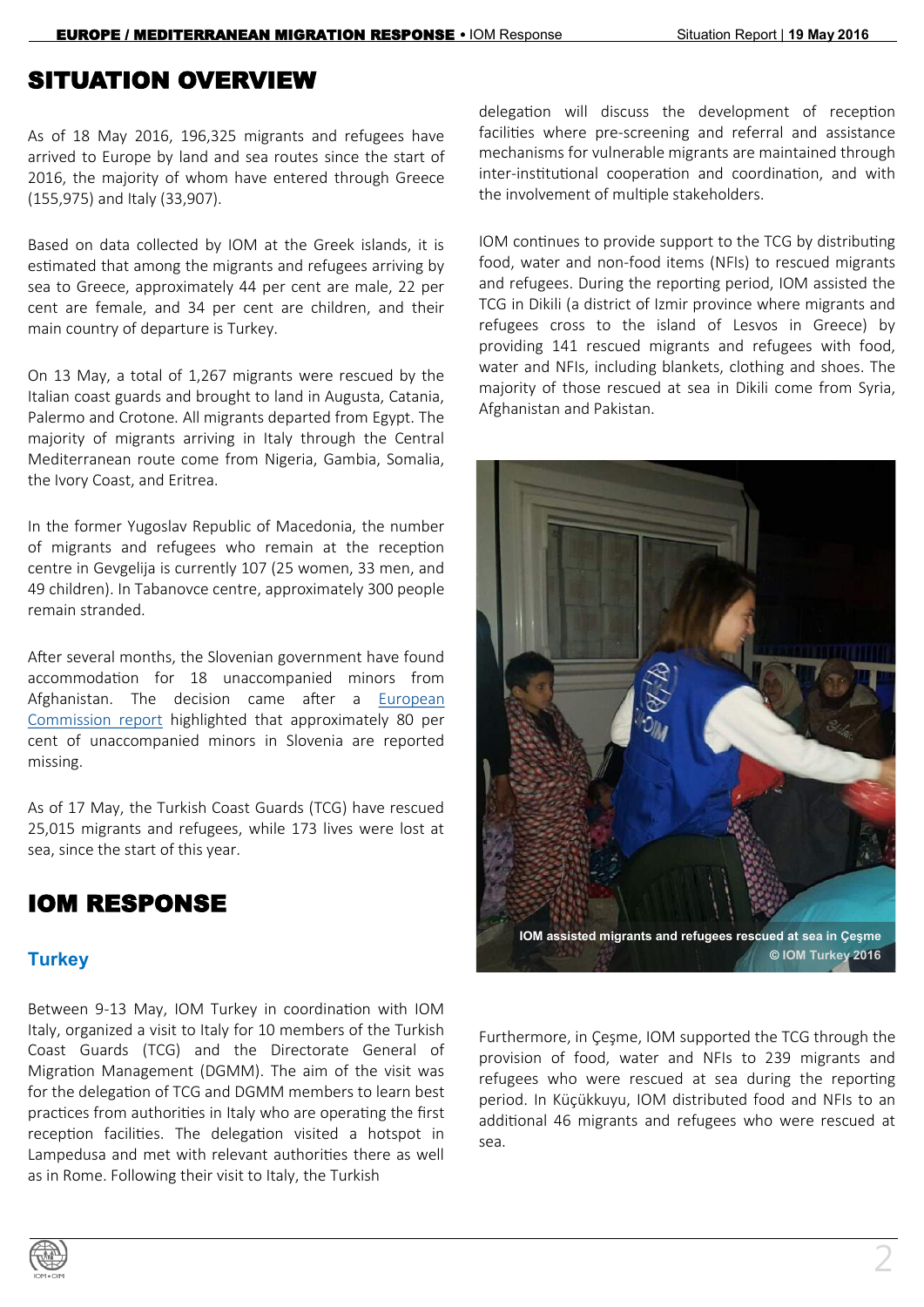# IOM RESPONSE

### **Greece**

IOM continues to provide support to the Government and assist with the overall operation of accommodation camps in Attica and Northern Greece. IOM has started purchasing non-food items and has appointed camp coordination and camp management focal points to assist authorities in the operation of these newly established camps.

To date, IOM has assisted 973 refugees as part of the EU relocation programme. All beneficiaries are provided with pre-departure medical checks as well as extensive cultural orientation sessions that provide practical information on their respective country of destination. IOM also helps the refugees to set realistic goals and develop skills that can help them to succeed in their new environment. When necessary, IOM also provides escort service to cases involving unaccompanied children, people with medical needs, and/or in countries of transit.



**relocation programme © IOM Greece 2016**

IOM continues to provide assisted voluntary return (AVR) services for migrants who are seeking to safely return to their country of origin. IOM provides beneficiaries of this programme with services that include: information and counselling on return; pre-departure assistance; transit and reception assistance; and small reinstallation cash grants prior to departure. As of 18 May, IOM has registered 3,024 migrants since the start of the year who wish to return to their country of origin. Of this total, IOM has provided return assistance to 2,156 migrants, the majority of whom were from Morocco (964), Iran (321), Iraq (239), and Afghanistan (217).

During the week of 9 May, IOM led an escort mission for 20 unaccompanied children (seven from Pakistan, six from Afghanistan, five from Syria, one from Palestine, and one from Egypt) who were escorted from the First Reception Centre in Lesvos to a new accommodation facility in Mytilene. IOM continues to be present on the islands of Lesvos, Samos, Chios, Leros, and Crete and works closely with authorities (Frontex, the Hellenic Coast Guards, and the First Reception Service) to identify vulnerable migrants and refugees, including unaccompanied and/or separated children, the elderly, and those with medical needs. Vulnerable populations are referred to the relevant authorities in order to be provided with the necessary care and assistance. IOM teams are composed of trained cultural mediators who provide information to migrants and refugees in their native language.

### **Serbia**

IOM teams continue to provide counselling on assisted voluntary return (AVR) options to migrants who are seeking to return to their country of origin. For those who decide to return to their country, IOM provides them with all necessary technical and logistical support, including: contact with relevant embassies, transport to the embassies, assistance with travel documents, travel arrangements, transit assistance, and assistance upon arrival to the country of origin.

Since mid-February 2016, IOM has provided AVR assistance to a total of 33 migrants (15 to Morocco, seven to Iran, five to Algeria, three to Iraq, two to Afghanistan, and one to Lebanon).

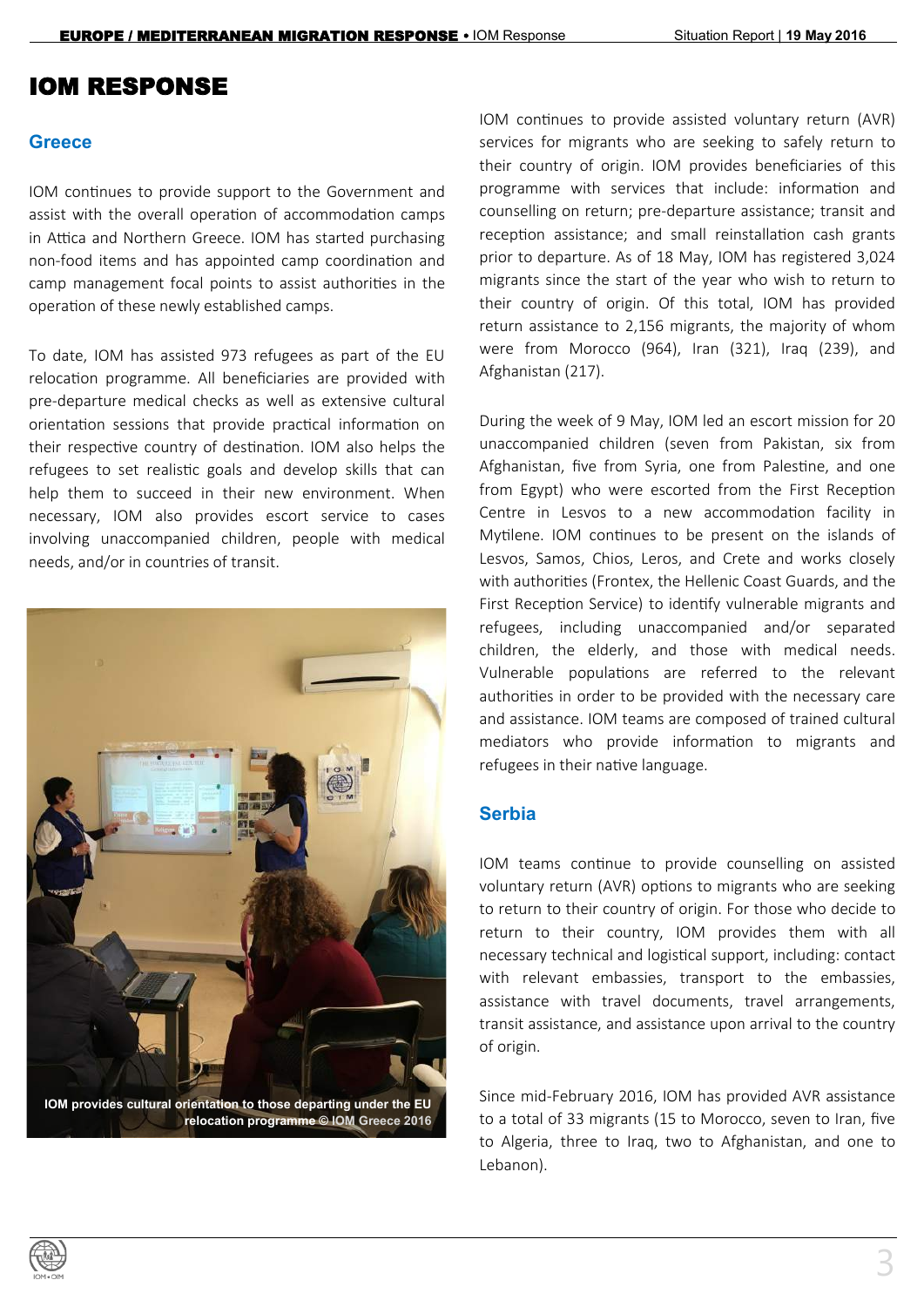## IOM RESPONSE

### **Former Yugoslav Republic of Macedonia**

IOM has two mobile teams in the reception centres in Tabanovce and Gevgelija. Each team consists of three staff members (a translator, social worker and medical officer) who can help to address the needs of vulnerable populations among the remaining group of migrants and refugees. The mobile teams are actively monitoring and screening the remaining migrants and refugees to help ensure that those with vulnerabilities, especially victims of trafficking, are identified and referred to the appropriate services.

At the reception centre in Tabanovce, where approximately 300 people remain stranded, IOM is working to install clean water facilities to help improve hygiene conditions. Additionally, at the reception centre for asylum seekers in Vizbegovo, IOM has completed the installation of AC units which will help to improve the living conditions of those accommodated there in the forthcoming summer months.

### **Croatia**



IOM continues to provide English and Croatian language courses to those who remain stranded at the Reception Centre for asylum seekers in Zagreb. Along with language courses, IOM also provides basic hygiene and cultural orientation classes to the migrants, and future programmes will include sport activities. IOM ensures that information is accurately disseminated and communicated to the migrants through the use of cultural mediators who also act as interpreters.

To help improve the living conditions of those staying at the Reception Centre, IOM conducted an assessment of current needs and plans to purchase and provide urgent non-food items (including weather-appropriate clothes and footwear, hygienic pads and wipes, and toys for children), additional furniture, showers and toilets.



**Slovenia**

On 12 May, IOM assisted the first group of asylum-seekers arriving in Slovenia from Greece as part of the EU relocation programme. In total, 28 people (five families with 14 children and four single men) from Iraq and Syria arrived in Ljubljana and the group was welcomed by IOM and then taken to an asylum centre where their applications for international protection were submitted. In total, 567 asylum-seekers will be relocated to Slovenia in 2016 and 2017, while 20 will be permanently resettled within the country.

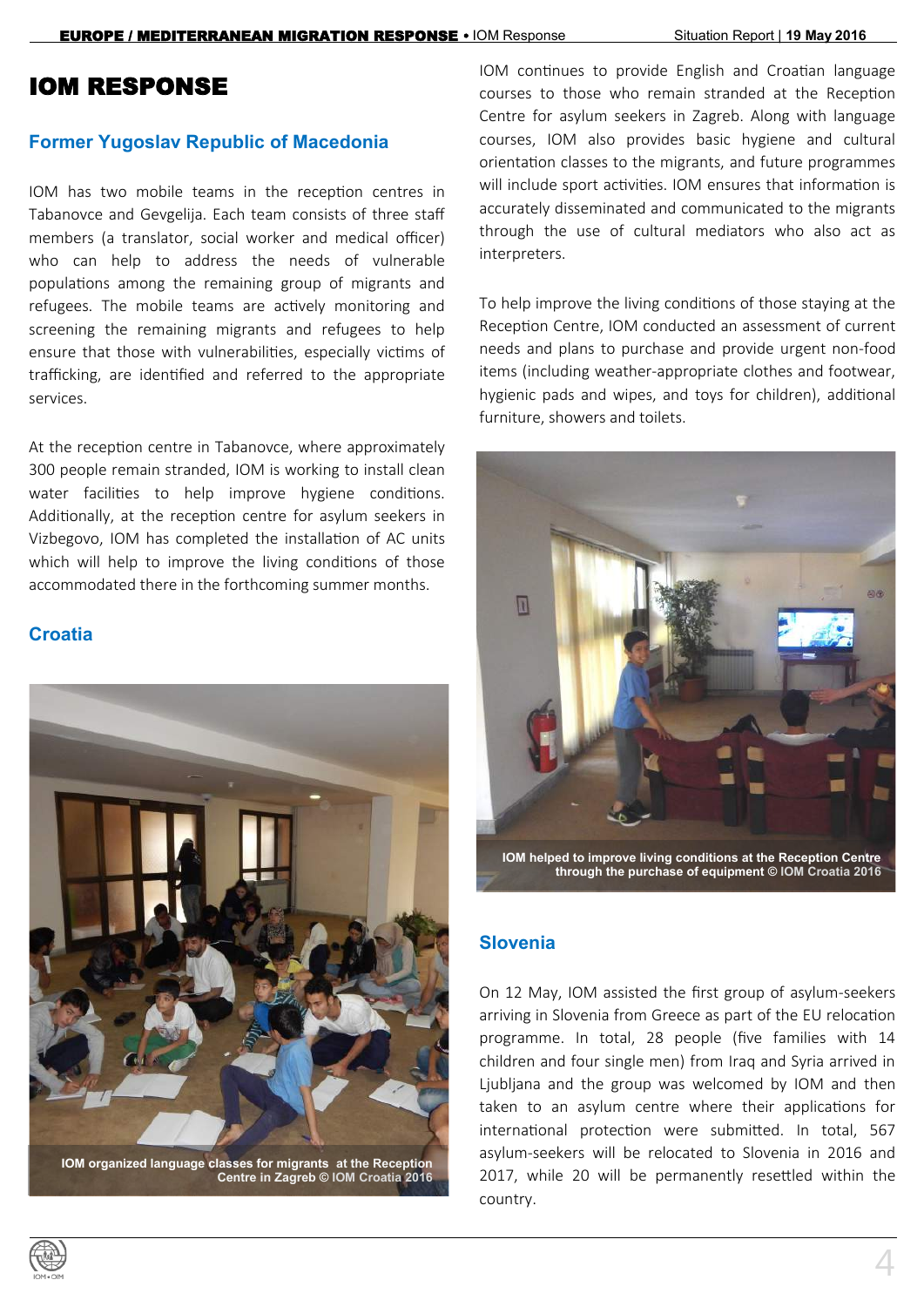## IOM RESPONSE

### **Libya**

On 13 May, the Libyan Directorate for Combatting Illegal Migration intercepted migrants in Sabrata who intended to take a boat to Europe. 29 of the migrants were female, one of whom was in her ninth month of pregnancy and was transferred to Qwea clinic for the remaining period of her pregnancy. The remaining migrants were transferred to Sourman detention centre.

On 15 May, local authorities conducted a rescue at sea operation in Tajourah in Tripoli where 115 migrants were rescued, including 50 women. IOM's partners from Multakana centre went to the location to provide the rescued migrants with medical assistance, dry clothes, and hygiene kits.

Based on the outcomes of a rapid assessment conducted by the host community, IOM provided 400 migrants with nonfood items (including blankets, pillows and mattresses) and hygiene kits. The migrants were residing in Al Najma factory, Tareq Al-Sabaa and Tareq AlShwak districts in Tripoli.

IOM continues to provide healthcare services to migrants in detention centres and medical visits are scheduled to four centres (three in the West and one in the East). Approximately 60 medical screening sessions were conducted during the reporting period with critical cases referred to the hospital for further treatment.

During the reporting period, IOM facilitated the issuance of travel documents, provided fit-to-travel health checks, and conducted interviews for 180 Senegalese migrants who expressed interest in being repatriated to their home country. All 180 migrants are scheduled to travel on a charter flight to Senegal on 19 May. Furthermore, 63 additional migrants from Sierra Leone (3), Niger (35), and Mali (25) were supported with consular service, medical screenings and interviews. They are also scheduled to return to their respective home country by end of May through commercial flights. Out of the 190 Nigerians who have registered to be repatriated, 70 have been interviewed and will be provided with flights home by early June.

Based on the third round of [DTM re](http://reliefweb.int/sites/reliefweb.int/files/resources/3%20-%2016%20May%20DTM%20Libya.pdf)porting in the country, IOM notes that the top five migrant nationalities are Nigerien, Egyptian, Ghanaian, Malian, and Chadian.



As a continuation of its information and awareness campaign, IOM reproduced several cinema caravans in the capital of Niamey. The cinema caravans involved the projection of sensitization videos (including those done by a local celebrity) and "Odysseus 2.0" which are shortdocumentary clips that presents an overview of the risks, as well as the dreams and hopes of migrants. The screenings were then followed by debates and discussion among viewers. Many migrants attended the sessions and enriched the follow-up discussions by offering their own input and experiences. From 9-16 May, the director of "Odysseus 2.0" participated in several question and answer (Q&A) sessions with participants organized by IOM. One Q&A session, conducted at the University of Niamey Abdou Moumouni, drew a high number of Nigerien participants that included families and students.

During the reporting period, IOM provided direct assistance to 1,935 migrants with shelter, food, medical and psychosocial support. Additionally, IOM registered 1,804 new arrivals (including 1,675 returnees from Algeria) at the IOM Niger transit centres.

IOM provided 100 migrants with return assistance to their country of origin, the majority of whom came from Mali (22), Guinea Conakry (21), Senegal (18), and Guinea Bissau (14).

The Niger flow monitoring points in Arlit and Séguédine continue to record migrants coming into and leaving Niger. Based on the latest [Niger Flow Monitoring Report](http://dtmodk.iom.int/docs/Niger%20FMP%20EN%20and%20FR%20Report%2010-17%20May%202016.pdf) published on 16 May, the majority of migrants recorded by the two flow monitoring points are going from Niger to Libya (51,225 individuals or 64 per cent of the total). Migrants on this route tend to be young men from English-speaking West African countries who intend to go on to Europe. Furthermore, 21 per cent of the recorded migrants were travelling between Niger and Algeria and they more commonly worked in the gold mines in the north of Niger. The past three weeks have had outgoing migrant flows of over 10,000 individuals, mainly heading towards Libya. There has also been an increase in the incoming number of migrants, with over 3,000 migrants coming into Niger per week. IOM has also published the [Niger Flow Monitoring](http://dtmodk.iom.int/docs/Niger%20Flow%20Monitoring%20Feb-April%202016%20Report%20EN.pdf)  [Quarterly Report fo](http://dtmodk.iom.int/docs/Niger%20Flow%20Monitoring%20Feb-April%202016%20Report%20EN.pdf)r the timeframe February-April 2016.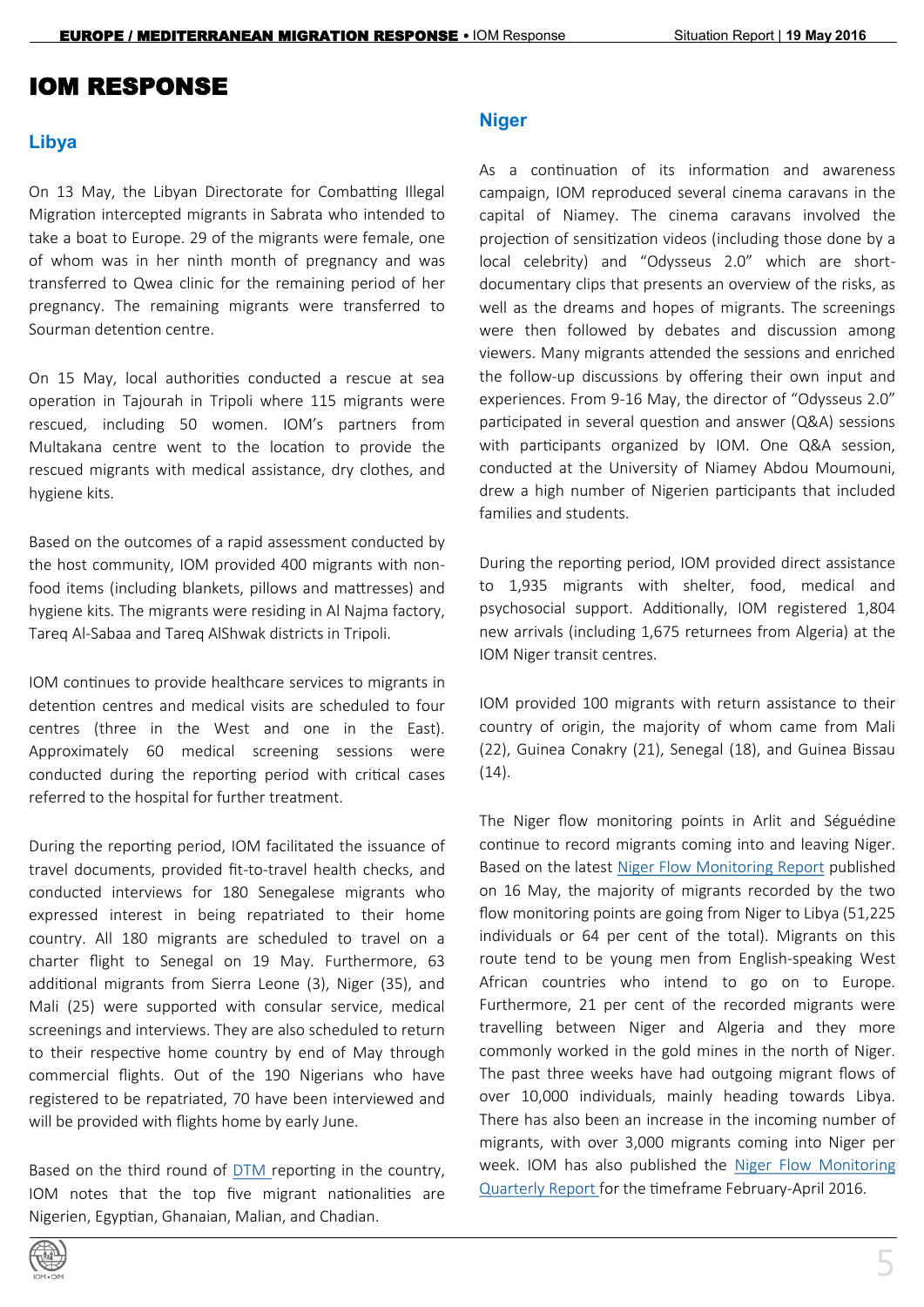# Europe / Mediterranean Migration Response

6

IOM's **online portal** provides information on trends and transit routes related to the Europe / Mediterranean migration crisis. The below depicts a map of the transit routes and the total number of people that travelled to Europe. An updated version of the portal can be found at **[http://migration.iom.int.](http://migration.iom.int)** 

\*All other countries in the route have registered zero arrivals in the period between 21 April and 18 May. However there are stranded migrants in those countries. The number of stranded migrants is on the next page.

### **MIGRATION FLOWS - EUROPE**





| <b>Recent trends in migrant flow</b>                                                    | Between $4$ May $- 18$ May $2016*$ |                 |                 |           |                     |                 |
|-----------------------------------------------------------------------------------------|------------------------------------|-----------------|-----------------|-----------|---------------------|-----------------|
| Country                                                                                 | Greece                             | Bulgaria        | Italy           | Cyprus    | Serbia              | Hungary         |
| <b>Registered Arrivals</b>                                                              | 508                                | 242             | 5,201           |           | 104                 | 1,204           |
| Change in comparison to registered arrivals of<br>  previous period $(20$ April— 3 May) | Decrease of 67%                    | Decrease of 49% | Increase of 54% | Unchanged | Increase of $593\%$ | Decrease of 36% |